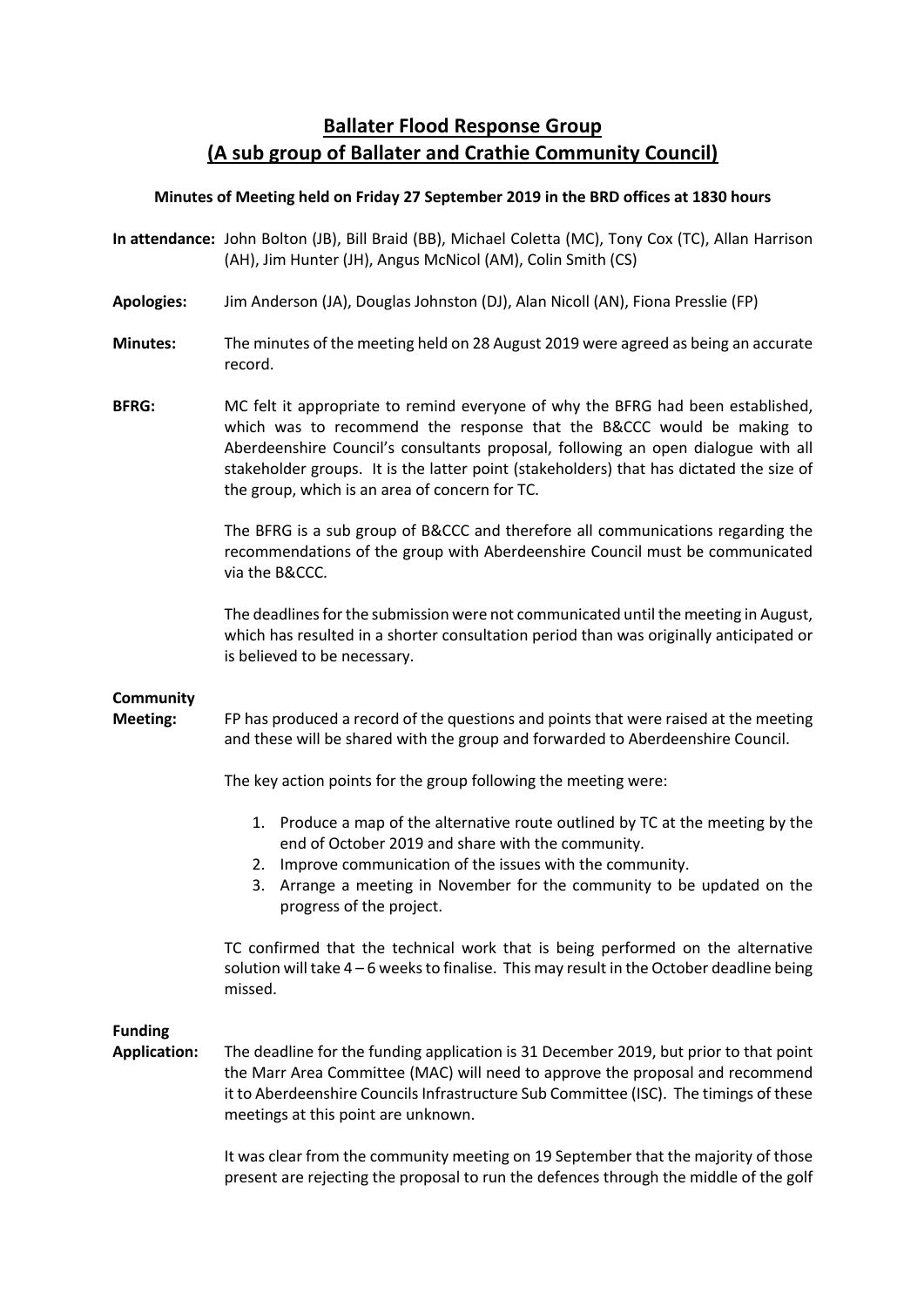course. In addition, there was clear cynicism and distrust of Aberdeenshire Council to respect any caveats that the BFRG may wish to impose on any conditional acceptance and therefore the group are being urged to reject the proposal as it stands. However, there is tentative support for routes that will skirt the inner or outer peripherals of the golf course.

AM suggested that while the proposal that has been presented to the community shows various defence routes, none of these are fixed because the design stage can only start once funding has been received and at that stage the proposed routes may be found to be unrealistic.

The group discussed the options available to the community and it is acknowledged that while there are a few alternative plans being proposed, none will be developed sufficiently to support any funding applications in 2020 due to the timings of the MAC and ISC meetings and the funding application deadline. Therefore, the options available are as follows:

- 1. Reject the proposal as it stands, miss the funding application and work to develop a detailed plan for submission in the 2026 funding round.
- 2. Develop alternative solutions and seek funding from other sources.
- 3. Develop legally binding caveats to the current proposal and support the current application.

The group agreed that options 2 and 3 should be pursued and that it could not recommend option 1 due to the high risk to the village and its occupants, without the authority of the community. It was therefore agreed that a survey should be developed and delivered to every property in the village to confirm the views of the community. This would need to be presented in a way that delivered the facts in as concise yet informative manner as possible and should be issued, received back and analysed prior to the community meeting in November.

As a side note, the stakeholders present were asked for their positions with regards to the current proposal and the responses were:

- Golf club reject
- Caravan Park reject any solution with defences running through the middle of the park
- BBA will seek opinion of association members
- B&CCC a vote would be required in committee meeting
- Lands & Estates no direct impact therefore neutral
- Cornellan Square resident and member of Resilience Group supportive of defences, but acknowledges the impact on the golf course and caravan park

TC informed the group that Aberdeenshire Council have been advised today by the UK government that any flood models should be adjusted to predict for stronger and more frequent flood events. Does this now mean that the consultants work is already out of date?

**AOCB:** TC requested that any away day trips that DJ incurs from here on should result in a reimbursement of £200 being proposed. This would cover the expenses and expertise being provided. MC suggested that because the B&CCC has no funds available to